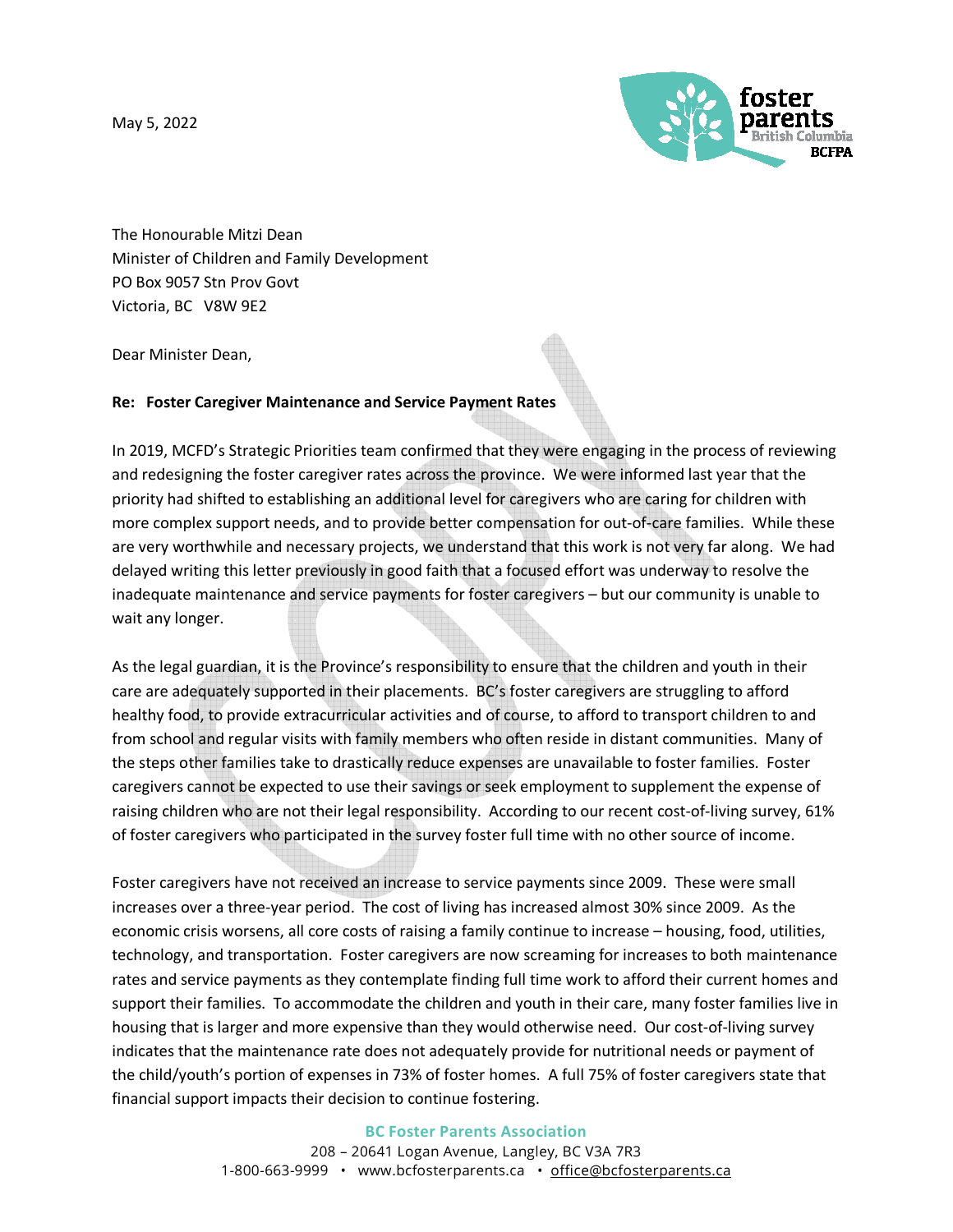All foster caregivers are feeling the weight of economic stress. This added to two years of pandemic restrictions, no financial assistance or accessible relief, inadequate communication and partnership from care team members and the requirement to risk their health and that of their family's for in-person visits during mandated isolation, has resulted in a movement toward self-preservation. Foster caregivers are exhausted and demoralized. This is the impact of too little support for too long.

Satisfied caregivers are our best recruiters of new foster caregivers. The lack of adequate support has proven to make the recruitment and retention of skilled foster caregivers an uphill task. Foster caregiver attrition is now an issue across the province.

Foster caregivers have no authority, yet they carry a great deal of responsibility for the wellbeing of children and youth, providing safe housing and healthful lifestyles. Without supportive care team members and timely financial intervention, we are asking too much. They are opting to leave their dreams of raising foster children behind. The province is already experiencing a shortage of skilled caregivers to do the difficult and valuable work of raising children and youth with unique support needs.

Additional statistics from our cost-of-living survey with 485 respondents:

- 53% of foster caregivers are inadequately supported to cover the expenses of children and youth placed in their homes
- 80% of foster caregivers state that they do not receive any additional supplemental or exceptional payments from MCFD
- 35% of foster caregivers state that they may have no option but to stop fostering in order to support themselves and their families
- 85% of foster caregivers are extremely or moderately concerned about their housing situation
- 90% of foster caregivers state that the current higher prices are impacting their ability to meet their financial obligations
- 96% of foster caregivers admit that higher prices are impacting their mental health in either major, moderate or minor ways
- 20% of foster caregivers state that their financial position is very or extremely unstable
- Foster caregivers have recently cut back on expenses in the following areas:
	- o 77% in food choices
	- o 74% in household maintenance
	- o 87% in entertainment, sport events, hobbies, children's activities
	- o 72% in financial contributions (savings and investments)
	- o 50% in technology
	- $\circ$  61% in clothing
	- o 87% in travel and recreation
	- o 51% in transportation
	- o 27% in healthcare related costs

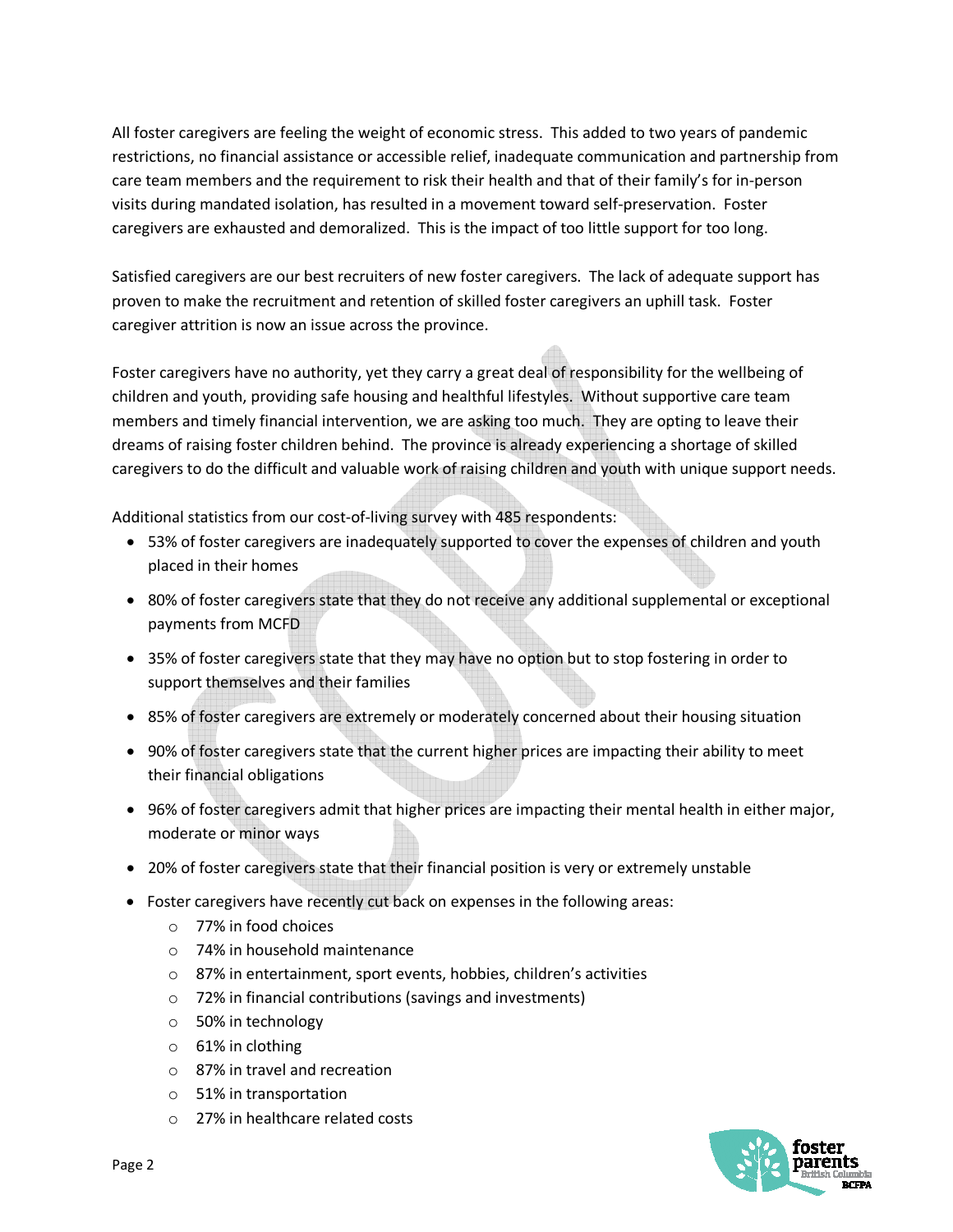- o 26% in utilities
- o 16% in personal care and hygiene products
- o 9% in housing related expense
- Foster caregivers specifically state the following supports are needed:
	- o 64% the cost of travel/transportation
	- o 47% the cost of health and dental benefits
	- o 46% the cost of technology
	- o 45% the cost of respite care
	- o 34% the cost of counselling for children and youth in their care
	- o 33% the cost of connecting children and youth to their culture
	- o 26% the cost of counselling for the foster caregiver
	- o 19% the cost of counselling for family members

Foster caregivers are supporting our most vulnerable citizens and have now become vulnerable themselves. Like the children and youth placed in their care, they deserve more than just their survival needs to be met. Foster caregivers must be able to afford to meet their own and their family's needs, which, due to the nature of the work, are different than non-fostering families. Foster caregivers must be supported emotionally and financially so that they can provide care to a level that supports children to flourish. We have walked with foster families through their journey for 55 years and we know that the most successful foster caregivers are well-supported. In the words of one foster caregiver who participated in the survey: *"We need MCFD to understand that asking for support does not reflect our ability to care for children and youth with complex needs. Adequate supports are necessary to ensure the health and wellbeing of the children and youth entrusted to our care, our families and as caregivers."*  Caregivers who are stressed daily, who struggle to support their families and pay out of pocket for additional expenses, are unable to focus exclusively on ensuring the best care for the children and youth in their homes.

For the past two years, the global public discourse has been increasingly focused on equity and justice for all, which includes providing a living wage so that no one who works for a living is living in poverty. The Province has committed to providing the highest minimum wage of any province at \$15.65. The increase is the first to be tied to BC's annual inflation rate. Of course, foster caregivers are not paid a wage and have a contractual relationship with our provincial government. However, foster caregivers are caring for BC's most vulnerable children, youth and families – a 24/7 job without stability or benefits. Foster caregiver rates have been consistently overlooked throughout the past two decades. In that same time, expectations of foster caregivers have increased immeasurably! It is our fervent hope that BC's many dedicated foster families do not fall further behind.

BC Foster Parents Association has been working in partnership with the Ministry of Children and Family Development since 1967. We bring emerging and critical foster sector issues to the Ministry's attention long before a crisis point is reached. We are asking that the Ministry please, for the preservation of our